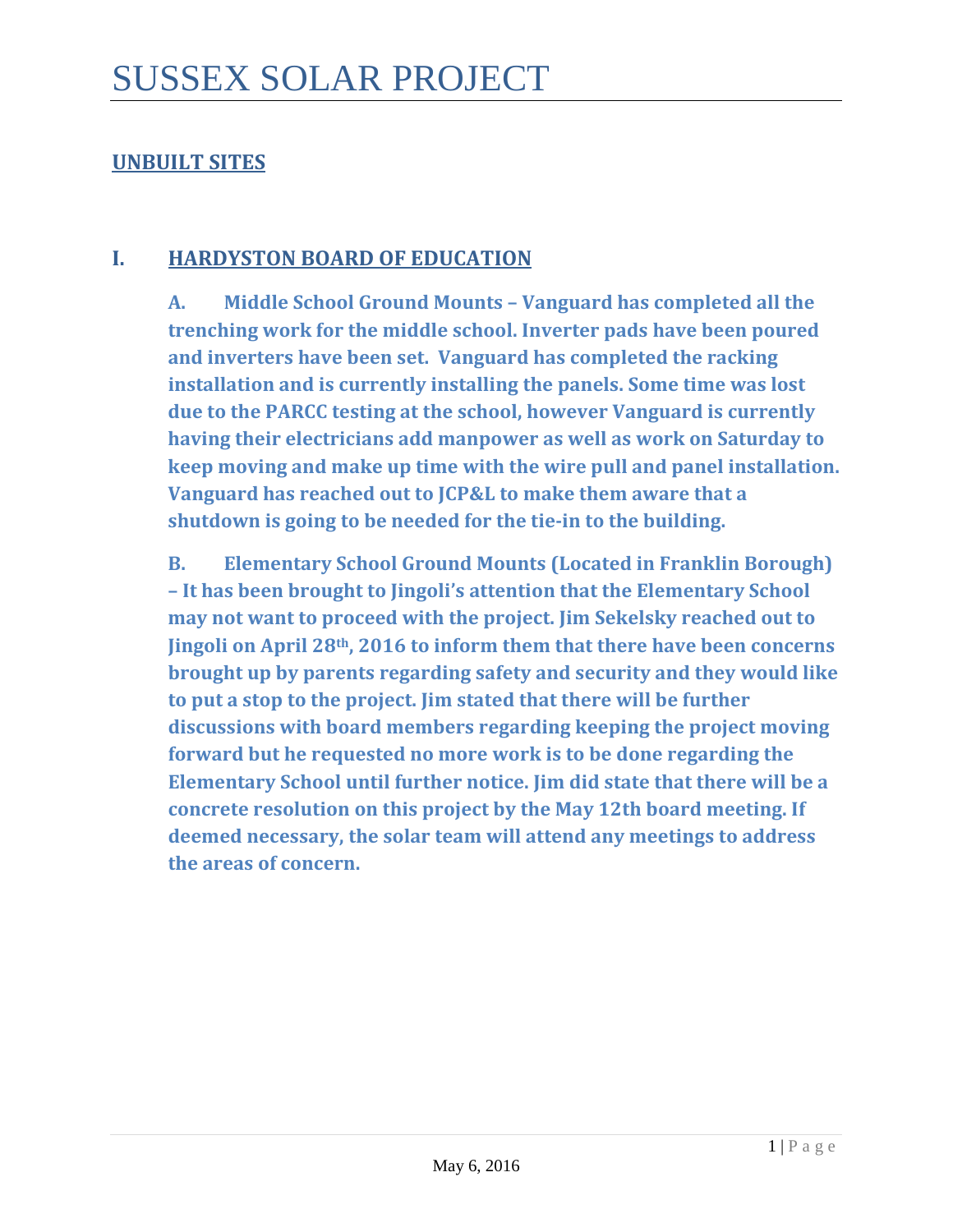# SUSSEX SOLAR PROJECT

## **II. KITTATINNY HIGH SCHOOL**

**Roof Mount – The interconnection agreement has been executed from the local unit and sent over to Vanguard on May 4th, 2016. Vanguard needs to submit the interconnection to JCP&L for them to review and sign off on. The expected turnaround time JCP&L is approximately 5 weeks from receipt. Jingoli will set up a pre-construction meeting with Kittatinny to go over the procedures and construction activates.** 

# **III. SPARTA BOARD OF EDUCATION**

**Middle School Ground Mounts –– The interconnection agreement has been executed from the local unit and sent over to Vanguard on May 1st, 2016. Vanguard needs to submit the interconnection to JCP&L for them to review and sign off on. The expected turnaround time JCP&L is approximately 5 weeks from receipt. Jingoli will set up a preconstruction meeting with Sparta to go over the procedures and construction activates.**

# **IV. SUSSEX VO-TECH**

**A. Ground Mounts –.Silt fence installation is complete and construction fence installation is underway. Post installation is underway on the north array and will start on the south array the week of 5-9-2016.**

**B. Roof Mount – Vanguard did receive permits on Wednesday April 27th, 2016. Construction on this array will not start until the school is out for summer break so as not to disrupt students and staff.**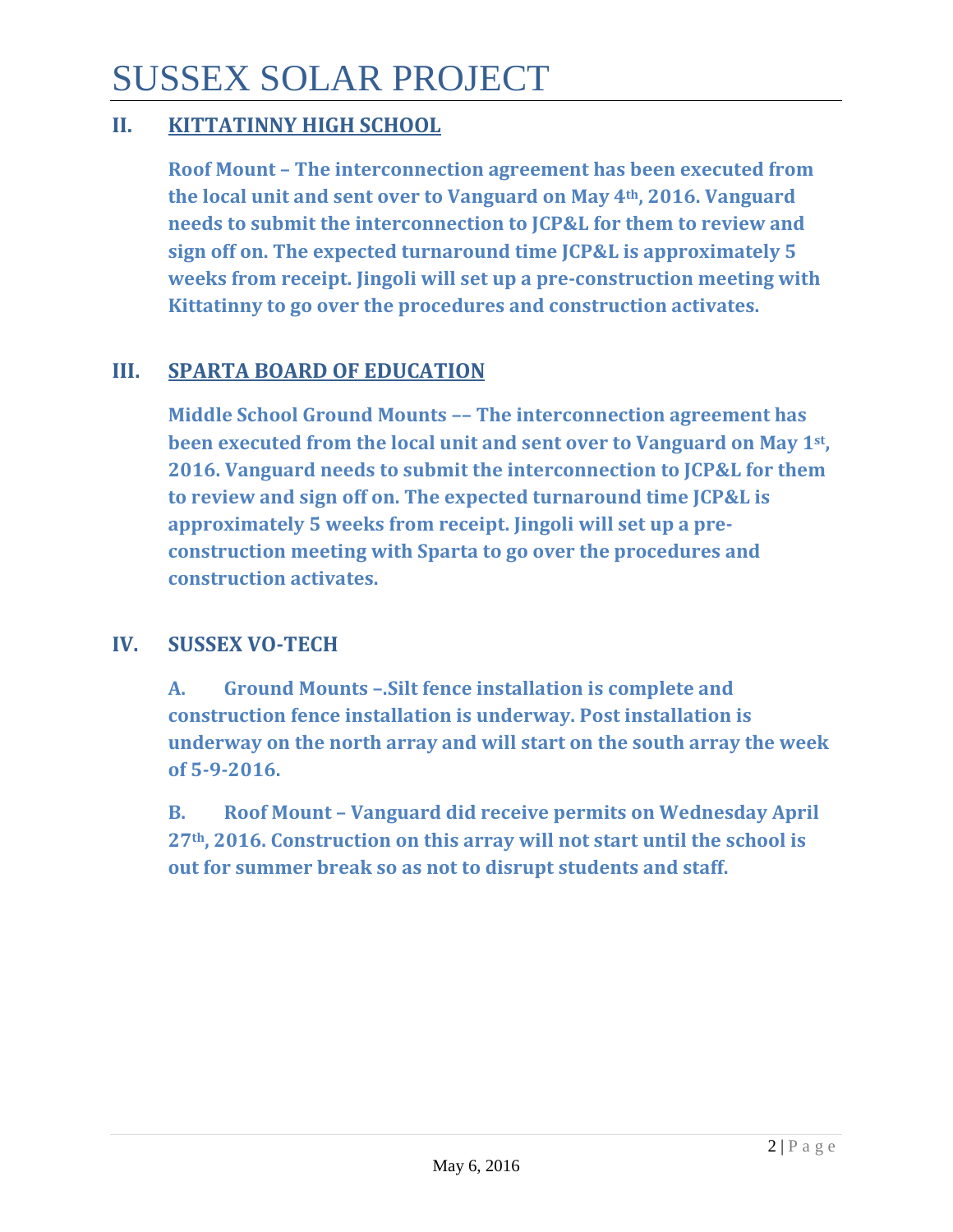# **Alternate Sites for the Sparta High School Allocation:**

## **Valley Road School Roof Mount**

- **Vanguard, Jingoli, and Sunlight presented to the Board March 16th, 2016 to go over the solar project. The Board seemed interested and stated they would have a resolution on if they will be proceeding with the project or not. Vanguard did receive some additional questions regarding the project and has provided answers. As of 5/6/2016, no firm update has been provided from the school. The team will reach out to Gordon Gibbs for an update.**
- **Sunlight General is currently investigating the feasibility of utilizing alternate county sites. The county provided Jingoli with a list of county sites, Jingoli forwarded the list over to Sunlight and they have begun to investigate what site would work best for solar.**